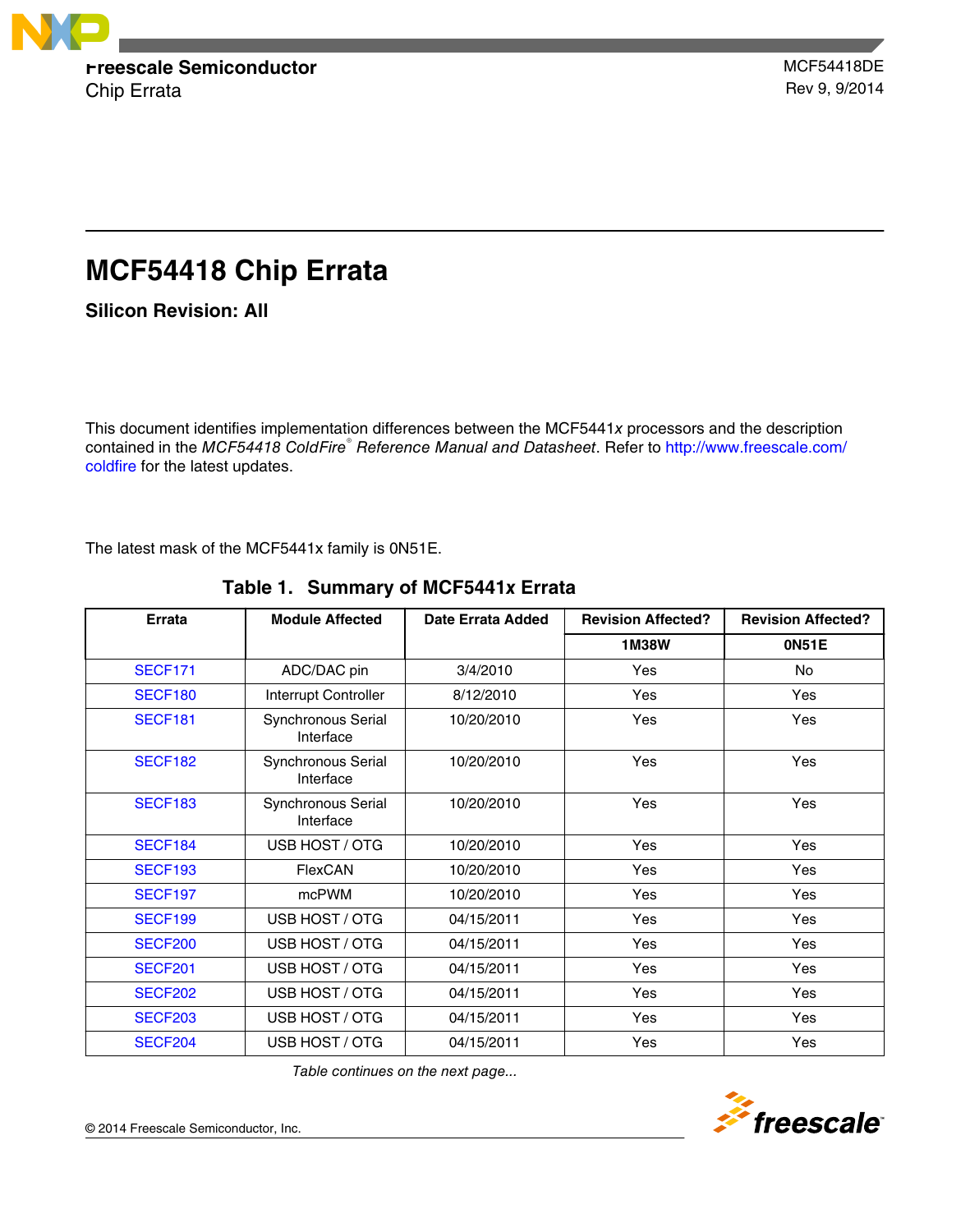

| <b>Errata</b><br><b>Module Affected</b> |                                   | <b>Date Errata Added</b> | <b>Revision Affected?</b> | <b>Revision Affected?</b> |
|-----------------------------------------|-----------------------------------|--------------------------|---------------------------|---------------------------|
|                                         |                                   |                          | 1M38W                     | 0N51E                     |
| <b>SECF205</b>                          | <b>DDR2 Memory</b><br>Controller  | 04/15/2011               | Yes                       | <b>No</b>                 |
| <b>SECF207</b>                          | mcPWM                             | 09/29/2011               | Yes                       | Yes                       |
| <b>SECF208</b>                          | mcPWM                             | 09/29/2011               | Yes                       | Yes                       |
| <b>SECF209</b>                          | mcPWM                             | 09/29/2011               | Yes                       | Yes                       |
| <b>SECF210</b>                          | Secure Digital Host<br>Controller | 04/04/2012               | Yes                       | Yes                       |
| <b>SECF211</b>                          | Secure Digital Host<br>Controller | 04/04/2012               | Yes                       | Yes                       |
| <b>SECF212</b>                          | Secure Digital Host<br>Controller | 04/04/2012               | Yes                       | Yes                       |
| <b>SECF213</b>                          | Secure Digital Host<br>Controller | 04/04/2012               | Yes                       | Yes                       |
| <b>SECF214</b>                          | Secure Digital Host<br>Controller | 04/04/2012               | Yes                       | Yes                       |
| <b>SECF215</b>                          | Secure Digital Host<br>Controller | 04/04/2012               | Yes                       | Yes                       |
| <b>SECF216</b>                          | Secure Digital Host<br>Controller | 04/04/2012               | Yes                       | Yes                       |
| <b>SECF217</b>                          | Secure Digital Host<br>Controller | 04/04/2012               | Yes                       | Yes                       |
| <b>SECF218</b>                          | Secure Digital Host<br>Controller |                          | Yes                       | Yes                       |
| <b>SECF221</b>                          | <b>JTAG</b>                       | 09/08/2014               | Yes                       | Yes                       |

**Table 1. Summary of MCF5441***x* **Errata (continued)**

The table below provides a revision history for this document.

**Table 2. Document Revision History**

| Rev. No. | Date    | <b>Substantive Changes</b>                                                              |
|----------|---------|-----------------------------------------------------------------------------------------|
| 0        | 4/2010  | Initial revision                                                                        |
|          | 8/2010  | Added SECF180.                                                                          |
| 2        | 10/2010 | Added SECF181, SECF182, SECF183, SECF184, SECF185, SECF186, SECF187,<br><b>SECF188.</b> |
| 3        | 04/2011 | Added SECF193, SECF197, SECF199, SECF200, SECF201, SECF202, SECF203,<br>SECF204.        |
| 4        | 07/2011 | Removed SECF188, SECF198.                                                               |
| 5        | 09/2011 | Added SECF207, SECF208, SECF209.                                                        |
| 6        | N/A     | This revision was not published                                                         |

*Table continues on the next page...*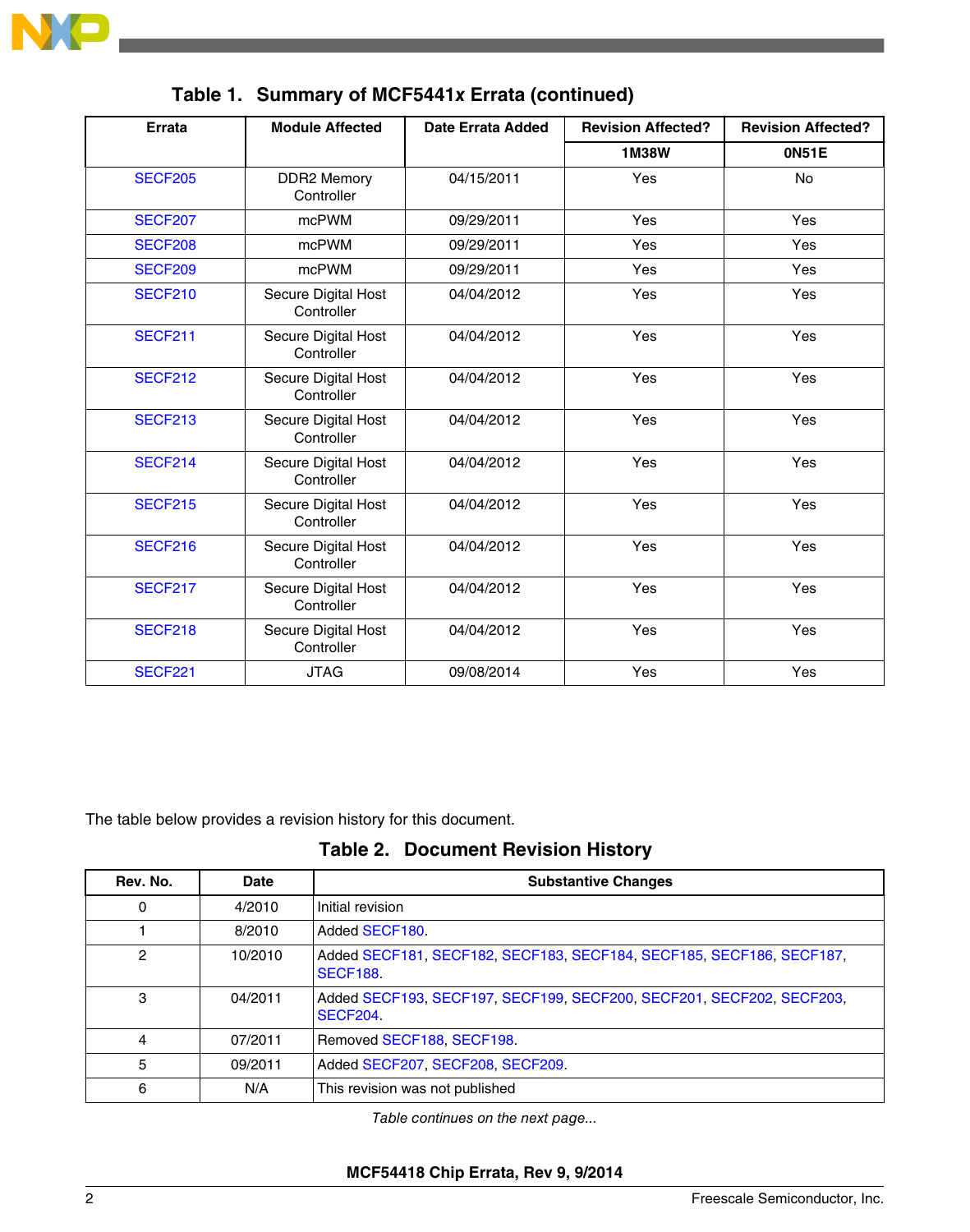<span id="page-2-0"></span>

| Rev. No. | <b>Date</b> | <b>Substantive Changes</b>                                                                |
|----------|-------------|-------------------------------------------------------------------------------------------|
|          | 08/2012     | Added SECF210, SECF211, SECF212, SECF213, SECF214, SECF215, SECF216,<br>SECF217, SECF218. |
| 8        | 09/2013     | Maskset corrected from "0E51E" to "0N51E"                                                 |
| 9        | 09/2014     | Added SECF221 and corrected revision history table beginning with revision 6.             |

# **Table 2. Document Revision History (continued)**

# **SECF171: Latch-up susceptibility on ADC\_IN7/DAC1\_OUT pin**

**Errata type:** Silicon

**Affects:** ADC/DAC

**Description:** ADC\_IN7/DAC1\_OUT pin has latch-up susceptibility at a low injection current level (40mA vs. 100mA spec). This is true for positive polarity injection at 125°C.

**Workaround:** Must prevent large injection currents with board level protection such as a series resistance.

**Fix plan:** Will be fixed.

# **SECF180: Spurious Interrupts Can Cause Incorrect Vector Fetch**

**Affects:** INTC

**Description:** In rare cases the interrupt controller's spurious detection logic can cause a fetch to an incorrect vector number. This can occur when the core is starting the IACK for a spurious interrupt. During this small window of time, if a second interrupt at a different level arrives, the second interrupt causes the interrupt controller logic to clear the spurious request. Therefore, the interrupt controller sees no valid interrupt pending at the requested level and returns vector number 0 for INTC0, or vector number 64 for INTC1, or vector number 128 for INTC2.

> The second interrupt can be at any level other than the level that caused the spurious interrupt (it can even be a lower priority than the spurious interrupt). If the second interrupt is at the same level as the spurious interrupt, then the correct vector number for the second interrupt is returned.

- **Workaround:** In many systems spurious interrupts represent error conditions in and of themselves. So, it is always a good design practice to eliminate potential causes of spurious interrupts during product development. Proper interrupt management can help to prevent or reduce the possibility of spurious interrupts (and the potential occurrence of this errata). The correct procedure for masking an interrupt in the INTC or inside the module is:
	- 1. Write the interrupt level mask in the core's status register (SR[I]) to a value higher than the priority level of the interrupt you want to mask.
	- 2. Mask the interrupt using the INTC's IMR and/or an interrupt mask register inside the module.
	- 3. Write the original value back to the core's status register.

Even when steps are taken to remove spurious interrupts, it is still desirable to have a spurious interrupt handler to help manage unexpected events and glitches in a system. A workaround to allow for correct spurious interrupt handling is to: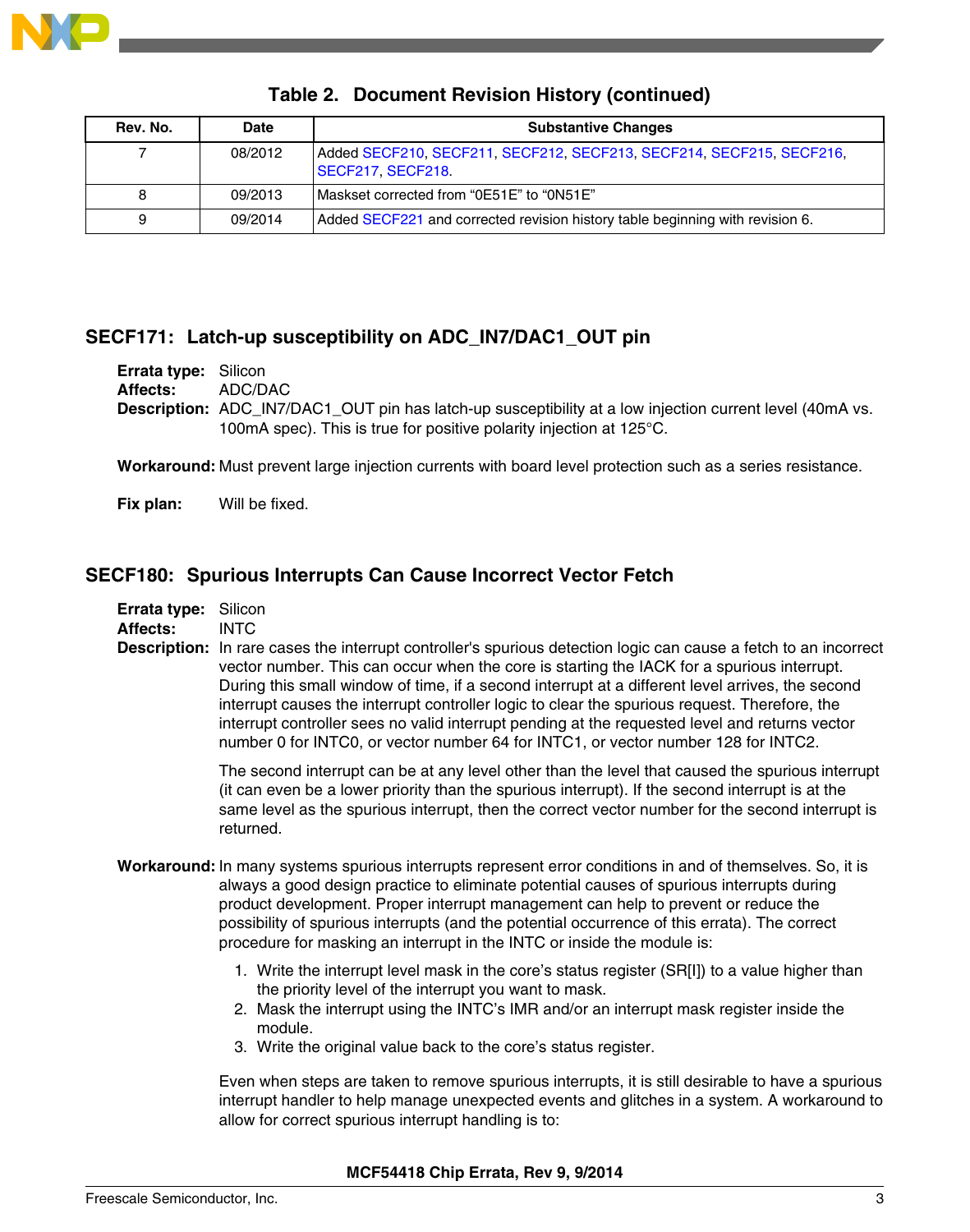<span id="page-3-0"></span>

- 1. After boot, copy the vector table to RAM
- 2. Modify the vector 0, and vector 64, and vector 128 entries so that they point to the spurious interrupt handler.

This way the system performs the same for any potential spurious interrupt vectors. Vectors 0, 64, 128, and 24 (the correct spurious interrupt vector) should point to the same handler.

**Fix plan:** No plans to fix.

### **SECF181: Rx re-enabled with Tx disabled and TFR\_CLK DIS set**

**Errata type:** Silicon **Affects:** SSI **Description:** If RX is re-enabled in I2S\_master mode with TX disabled along with TFR\_CLK DIS set, the first data after re-enabling is received in the second timeslot and hence channel swapping takes place. In Network Sync mode if RX is re-enabled with TX disabled when TFR\_CLK\_DIS is set, data is

not accepted into the FIFO according to the masking bits.

**Workaround:** Reset SSI before enabling RX or do not use TFR\_CLK\_DIS feature.

**Fix plan:** No plans to fix.

# **SECF182: If TX disabled before frame sync, data not transmitted in 1st timeslot of next frame**

**Errata type:** Silicon

**Affects:** SSI

**Description:** I2S\_slave mode: If TX is disabled just before frame sync, data is not transmitted for the first timeslot in the next frame but DDR signal is high for the first timeslot.

This issue occurs if TX is disabled within four-bit clock cycles of active edge of frame sync

**Workaround:** WAIT for TFS and then disable TX

**Fix plan:** No plans to fix

# **SECF183: TX enabling with respect to full speed in normal sync mode**

| <b>Errata type:</b> Silicon<br><b>Affects:</b> | SSL                                                                                                                                                                                                 |
|------------------------------------------------|-----------------------------------------------------------------------------------------------------------------------------------------------------------------------------------------------------|
|                                                | <b>Description:</b> In Normal Sync Mode if TX is enabled 4 clock cycle before external early word length frame<br>sync with F0 disabled, data is re-transmitted from STX0 since TDE does not occur. |
|                                                | In Normal Sync Mode if TX is re-enabled 2 clock cycle before external non-early word length<br>frame sync, data is not transmitted for 1 clock cycle since ddr stxd is low for 1 clock cycle.       |

This issue occurs if TX is enabled within 4 bit clock cycles of active edge of frame sync.

#### **Workaround:** To enable TX, use the following sequence:

- 1. Enable RX in SCR register.
- 2. Enable RIE and RFS\_EN bit in SIER register.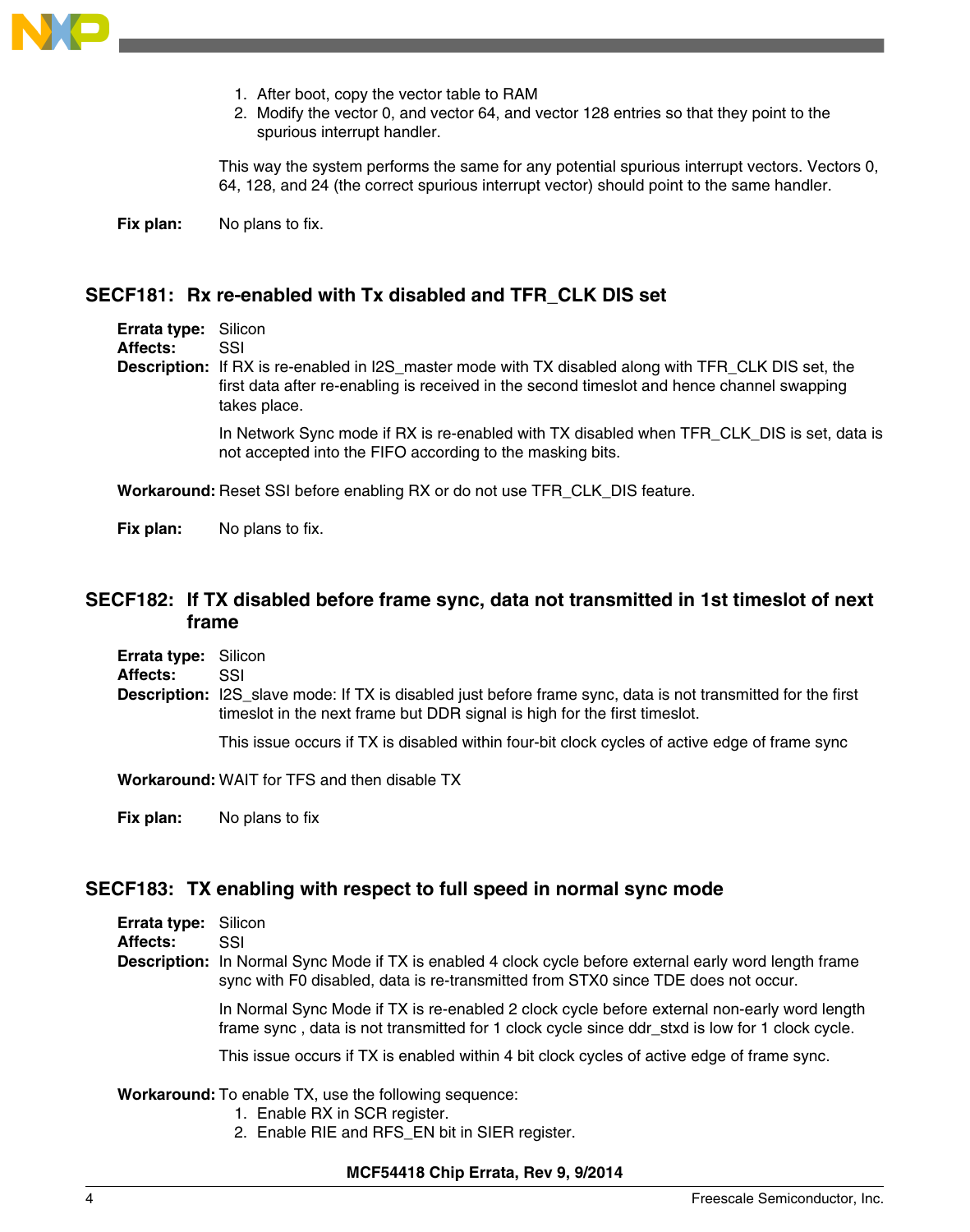<span id="page-4-0"></span>

- 3. Wait for occurrence of RFS interrupt.
- 4. Enable TX and disable RX.

**Fix plan:** No plans to fix.

## **SECF184: Marginal crossover failures across Voltage / Temp corners**

| <b>Errata type:</b> Silicon |                                                                                                                                                                                                                                                                                                                                                                                                                 |
|-----------------------------|-----------------------------------------------------------------------------------------------------------------------------------------------------------------------------------------------------------------------------------------------------------------------------------------------------------------------------------------------------------------------------------------------------------------|
| Affects:                    | USB HOST / OTG                                                                                                                                                                                                                                                                                                                                                                                                  |
|                             | <b>Description:</b> Description: Timing for the first bit transmitted in the controllers is too early and makes it<br>difficult to achieve clean USB eye diagrams. While this has not been seen as an operational<br>issue, it may result in a USB a specification violation. The behavior in question is related to the<br>controller not pre-driving the transmit enable pin before the first J/K transition. |

**Workaround:** May require compliance waiver if full USB certification is requirement.

**Fix plan:** No plans to fix

# **SECF193: FlexCAN: Global Masks misalignment**

**Errata type:** Silicon

**Affects:** FlexCAN

**Description:** During CAN messages reception by FlexCAN, the RXGMASK (Rx Global Mask) is used as acceptance mask for most of the Rx Message Buffers (MB). When the FIFO Enable bit in the FlexCAN Module Configuration Register (CANx\_MCR[FEN], bit 2) is set, the RXGMASK also applies to most of the elements of the ID filter table. However, there is a misalignment between the position of the ID field in the Rx MB and in RXIDA, RXIDB and RXIDC fields of the ID Tables. In fact RXIDA filter in the ID Tables is shifted one bit to the left from Rx MBs ID position as shown below:

 $Rx MB ID = bits 3-31$  of ID word corresponding to message ID bits 0-28

RXIDA = bits 2-30 of ID Table corresponding to message ID bits 0-28

Note that the mask bits one-to-one correspondence occurs with the filters bits, not with the incoming message ID bits. This leads the RXGMASK to affect Rx MB and Rx FIFO filtering in different ways.

For example, if the user intends to mask out the bit 24 of the ID filter of Message Buffers then the RXGMASK will be configured as 0xffff ffef. As result, bit 24 of the ID field of the incoming message will be ignored during filtering process for Message Buffers. This very same configuration of RXGMASK would lead bit 24 of RXIDA to be "don't care" and thus bit 25 of the ID field of the incoming message would be ignored during filtering process for Rx FIFO.

Similarly, both RXIDB and RXIDC filters have multiple misalignments with regards to position of ID field in Rx MBs, which can lead to erroneous masking during filtering process for either Rx FIFO or MBs. RX14MASK (Rx 14 Mask) and RX15MASK (Rx 15 Mask) have the same structure as the RXGMASK. This includes the misalignment problem between the position of the ID field in the Rx MBs and in RXIDA, RXIDB and RXIDC fields of the ID Tables.

**Workaround:** It is recommended that one of the following actions be taken to avoid problems:

1. Do not enable the RxFIFO. If CANx\_MCR[FEN]=0 then the Rx FIFO is disabled and thus the masks RXGMASK, RX14MASK and RX15MASK do not affect it.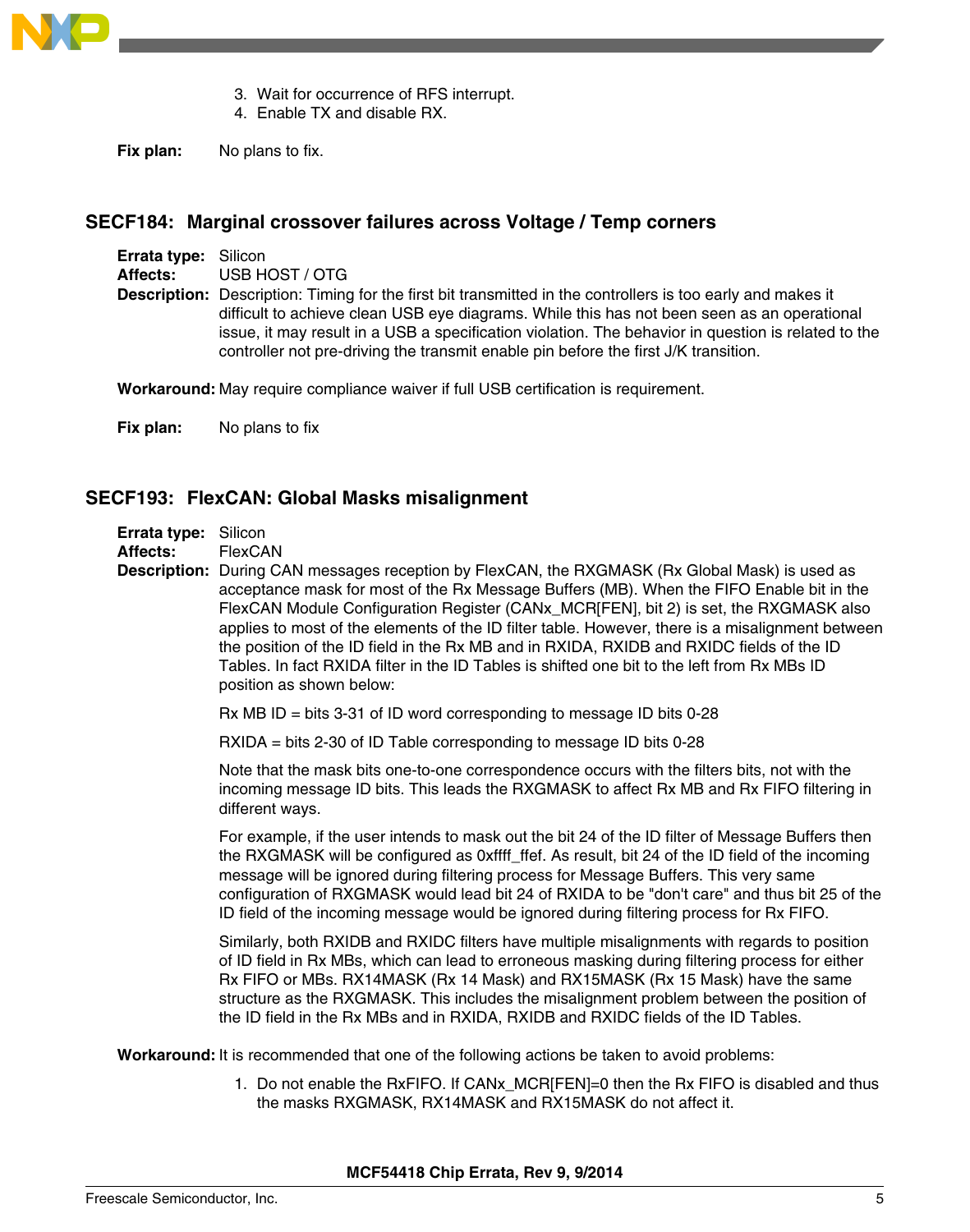<span id="page-5-0"></span>

- 2. Enable Rx Individual Mask Registers. If the Backwards Compatibility Configuration bit in the FlexCAN Module Configuration Register (CANx\_MCR[BCC], bit 15) is set then the Rx Individual Mask Registers (RXIMR0-63) are enabled and thus the masks RXGMASK, RX14MASK and RX15MASK are not used.
- 3. Do not use masks RXGMASK, RX14MASK and RX15MASK (i.e. let them in reset value which is 0xffff\_ffff) when CANx\_MCR[FEN]=1 and CANx\_MCR[BCC]=0. In this case, filtering processes for both Rx MBs and Rx FIFO are not affected by those masks.
- 4. Do not configure any MB as Rx (i.e. let all MBs as either Tx or inactive) when CANx\_MCR[FEN]=1 and CANx\_MCR[BCC]=0. In this case, the masks RXGMASK, RX14MASK and RX15MASK can be used to affect ID tables without affecting filtering process for Rx MBs.
- **Fix plan:** No plans to fix.

# **SECF197: FlexPWM: Configuring the count value to set PWMA/PWMB first low and then high in the same cycle the output signals are low.**

**Errata type:** Silicon

**Affects:** Motor control PWM

**Description:** The VAL2 and VAL4 registers define the turn-on edge and the VAL3 and VAL5 registers define the turn off edge of the PWMA/PWMB signals respectively. VAL3 cannot be less than VAL2 and VAL5 cannot be less than VAL4. Doing so will cause the PWM signal to turn off at the correct time (VAL3 or VAL5), but it will not turn on at the time defined by VAL2 or VAL4.

> This can be an issue during the generation of phase delayed pulses where the PWM signal goes high late in PWM cycle N and remains high across the cycle boundary before going low early in cycle N+1 and goes high again in PWM cycle N+1. These errata will allow that to happen. VAL3 register must be "greater than or equal to" VAL2 register and VAL5 must be "greater than or equal to" VAL4.

#### **Workaround:** None

**Fix plan:** No plans to fix.

# **SECF199: Wrong value read in TXPBURST/RXPBURST when AHBBRST=000/100**

**Errata type:** Silicon **Affects:** USB HOST / OTG **Description:** When reading registers TXPBURST (BURSTSIZE[15:8]) and RXPBURST (BURSTSIZE[7:0]), if SBUSCFG [2:0] is set to 000 or 100, the read value is always 5'b 10000, regardless of the previously programmed value in either TXPBURST or RXPBURST.

**Workaround:** Software must maintain a copy of this value if needed.

**Fix plan:** No plans to fix.

#### **SECF200: Short inter-packet delay between OUT transactions may terminate transfer**

**Errata type:** Silicon **Affects:** USB HOST / OTG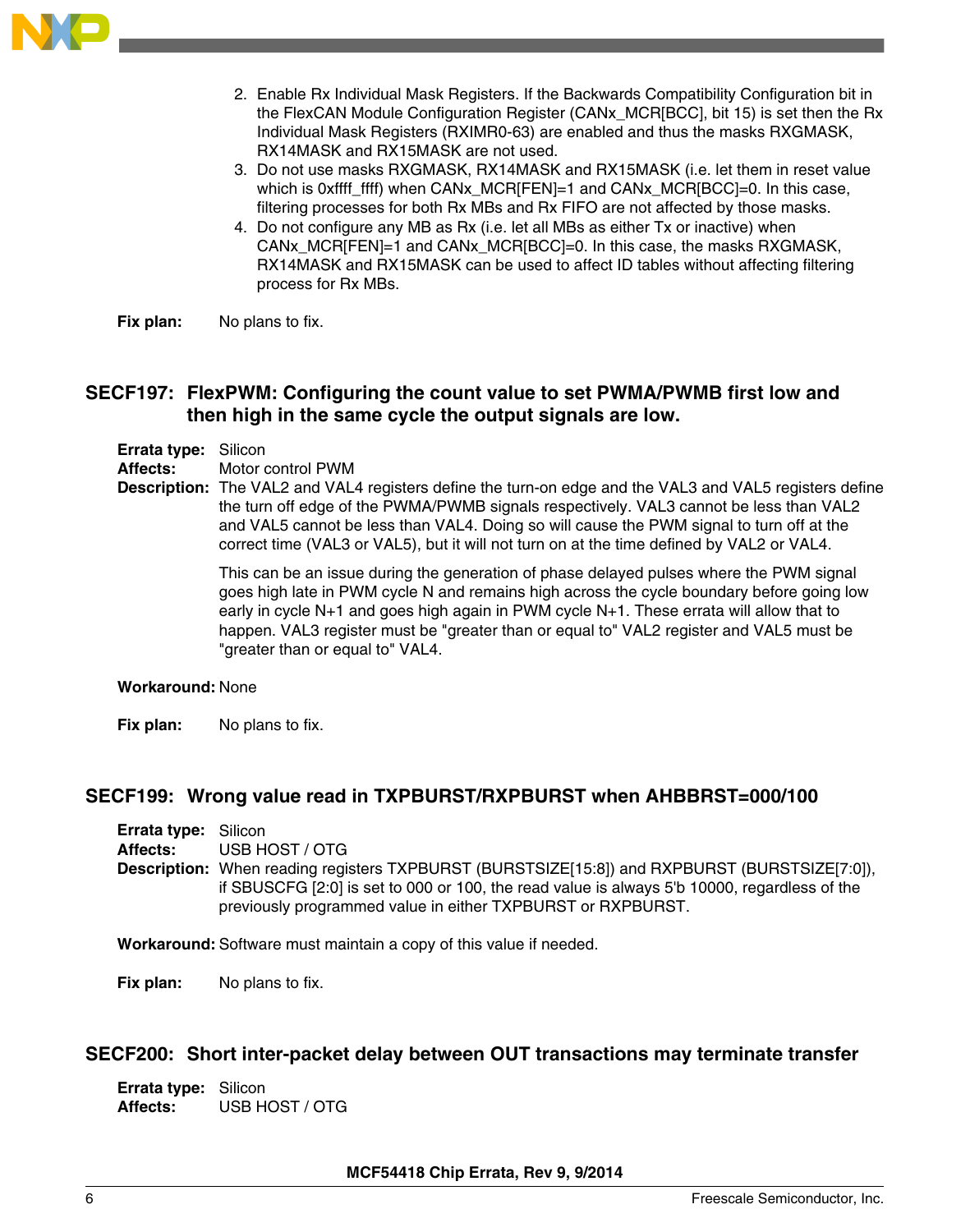<span id="page-6-0"></span>

**Description:** This issue occurs when controller is configured as device and the host sends two consecutive OUT transactions (for example, two ISO OUT) with a short inter-packet delay between them (less than 200xns). In this case, the clear command from the protocol engine state machine to the protocol engine data path is not sent (and internal byte count in the data path module is not cleared). This causes a short packet to be reported to the DMA engine, which finishes the transfer and the current dTD is retired.

**Workaround:** It is up to the software to check the transferred number of bytes.

**Fix plan:** No plans to fix.

## **SECF201: Extra resume interrupt in HOST mode**

**Errata type:** Silicon **Affects:** USB HOST / OTG **Description:** When working as host, and doing a resume (software-driven by writing to bit 6 of PORTSCx register), a port change interrupt will fire at the end of resume. This is an EHCI specification violation: section is 4.3.1, end of 3rd paragraph.

**Workaround:** The extra interrupt must be taken into account when doing resume.

**Fix plan:** No plans to fix.

#### **SECF202: FSL Serial mode resets to parallel during state PORT\_RESET**

**Errata type:** Silicon **Affects:** USB HOST / OTG **Description:** During a port reset, in either host mode or device mode, the software selection of the serial PHY interface can be lost.

**Workaround:** At each port reset, software needs to re-write PORTCTR.

**Fix plan:** No plans to fix.

# **SECF203: Host RX FIFO overflow too close to End-Of-Frame generates false frame babble or USB reset**

**Errata type:** Silicon **Affects:** USB HOST / OTG

**Description:** During normal operation, if the RX FIFO becomes full and the protocol engine needs to send a command to the DMA state machine, it will wait in that state until the RX FIFO becomes not full. As the protocol state machine also handles the SOF generation, the SOFs will not be sent during this interval. If one SOF is missed, the host controller will issue a false babble detection. If more than 3.125ms are elapsed without SOFs, the peripheral will recognize the idle bus as a USB reset.

> This issue only happens if the RX FIFO is full long enough for a SOF to be missed. For this to happen, the host controller must have lost access to the main bus and/or the RX FIFO is much too small, being this is a throughput issue. If using non-streaming mode, this issue does not apply.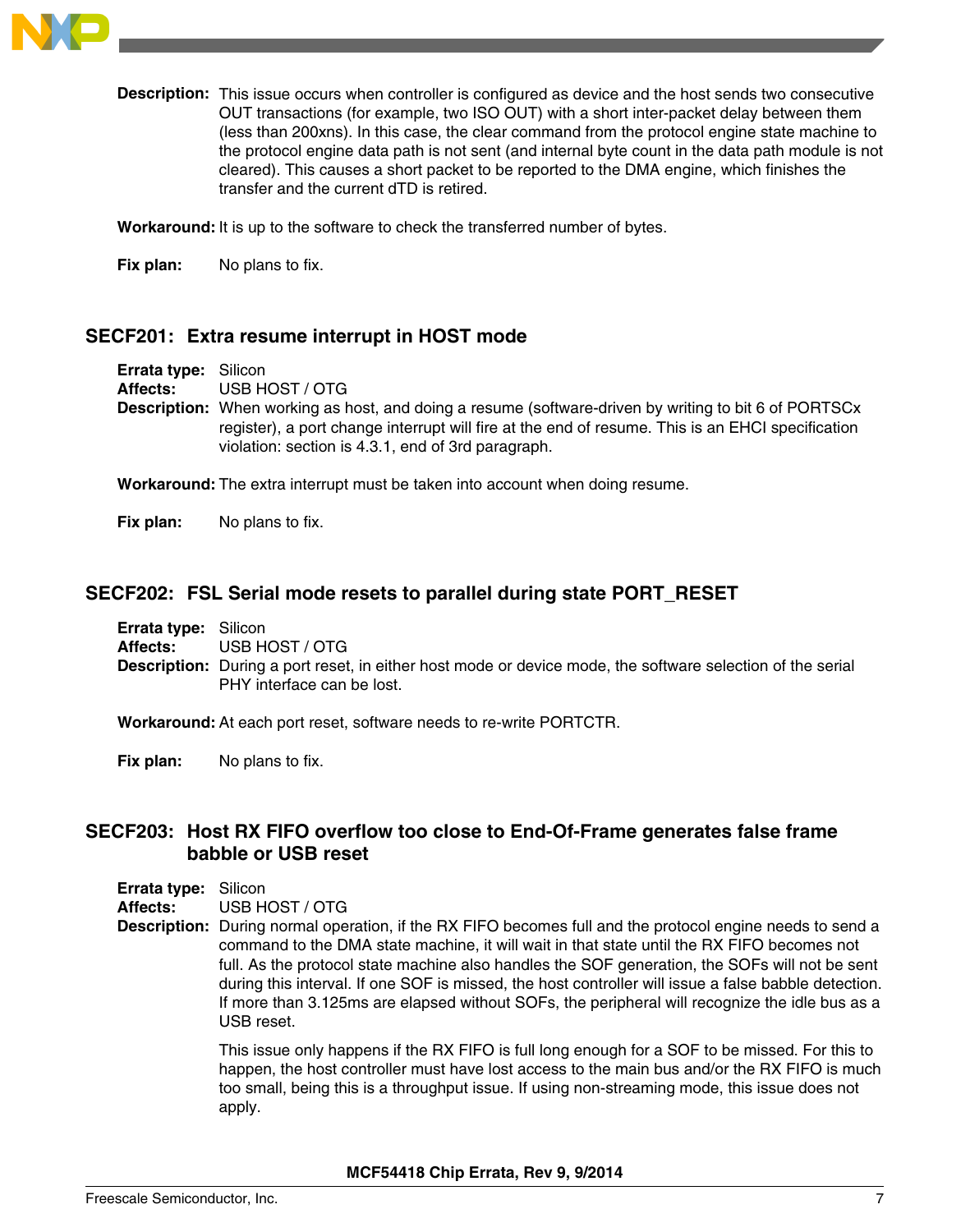<span id="page-7-0"></span>

**Workaround:** RX FIFO overflow events must be avoided.

**Fix plan:** No plans to fix.

# **SECF204: When using serial PHY interface the host may start transmitting next IN token before packet being received from device is finished**

**Errata type:** Silicon

**Affects:** USB HOST / OTG

**Description:** When using ISO IN endpoints with MULT=3 and low bandwidth system bus access, the controller may enter into a wait loop situation without warning the software. Due to the low bandwidth the last packet from a mult3 sequence may not be fetched in time before the last token IN is received (for that µframe/endpoint). This will cause the controller to reply with a zero length packet (ZLP), breaking the prime sequence. The DMA state machine will not be warned of this situation and the controller will send a ZLP to all the following IN tokens for that endpoint. The transaction will not be completed because the DMA state machine is waiting for the TX complete command to come from the protocol engine, which will not happen (because it is unprimed).

**Workaround:** Software must set correct MULT, matching the number of packets to be transmitted in a given dTD.

**Fix plan:** No plans to fix.

#### **SECF205: Bus masters may fetch corrupt data/instructions from DDR2 memory.**

| <b>Errata type: Silicon</b> |                                                                                                                                                                                                                                                                                                                                               |
|-----------------------------|-----------------------------------------------------------------------------------------------------------------------------------------------------------------------------------------------------------------------------------------------------------------------------------------------------------------------------------------------|
| Affects:                    | All Crossbar Switch (XBS) masters                                                                                                                                                                                                                                                                                                             |
|                             | <b>Description:</b> The DDR Memory Controller (DDRMC) may fetch corrupt data when both DDR ports are<br>accessed by different bus masters concurrently. These two masters can generate read-to-write<br>transactions with a single DDR cycle between transactions with both ports active. This short<br>cycle may cause an errant data fetch. |

**Workaround:** To Eliminate potential for this issue all of the following must be implemented.

- 1. Supply 1.3V to Ivdd.
- 2. Configure the DDRMC for 125 MHz operation, and bypass duty cycle correction:

 $MISCCR2[DDR2CLK] = 0$ ,  $MISCCR2[DCCBYP] = 1$ 

3. Adjust DDRMC controller timing to match your DDR2 timing at 125 MHz.

**Fix plan:** Will be fixed.

#### **SECF207: Incorrect PWM operation when IPOL is set.**

**Errata type:** Silicon **Affects:** Motor Control PWM **Description:** When IPOL bit is set in complementary mode, the source of the PWMi waveform is supposed to be switched from the VAL2 and VAL3 registers to the VAL4 and VAL5 registers. This switch is not happening.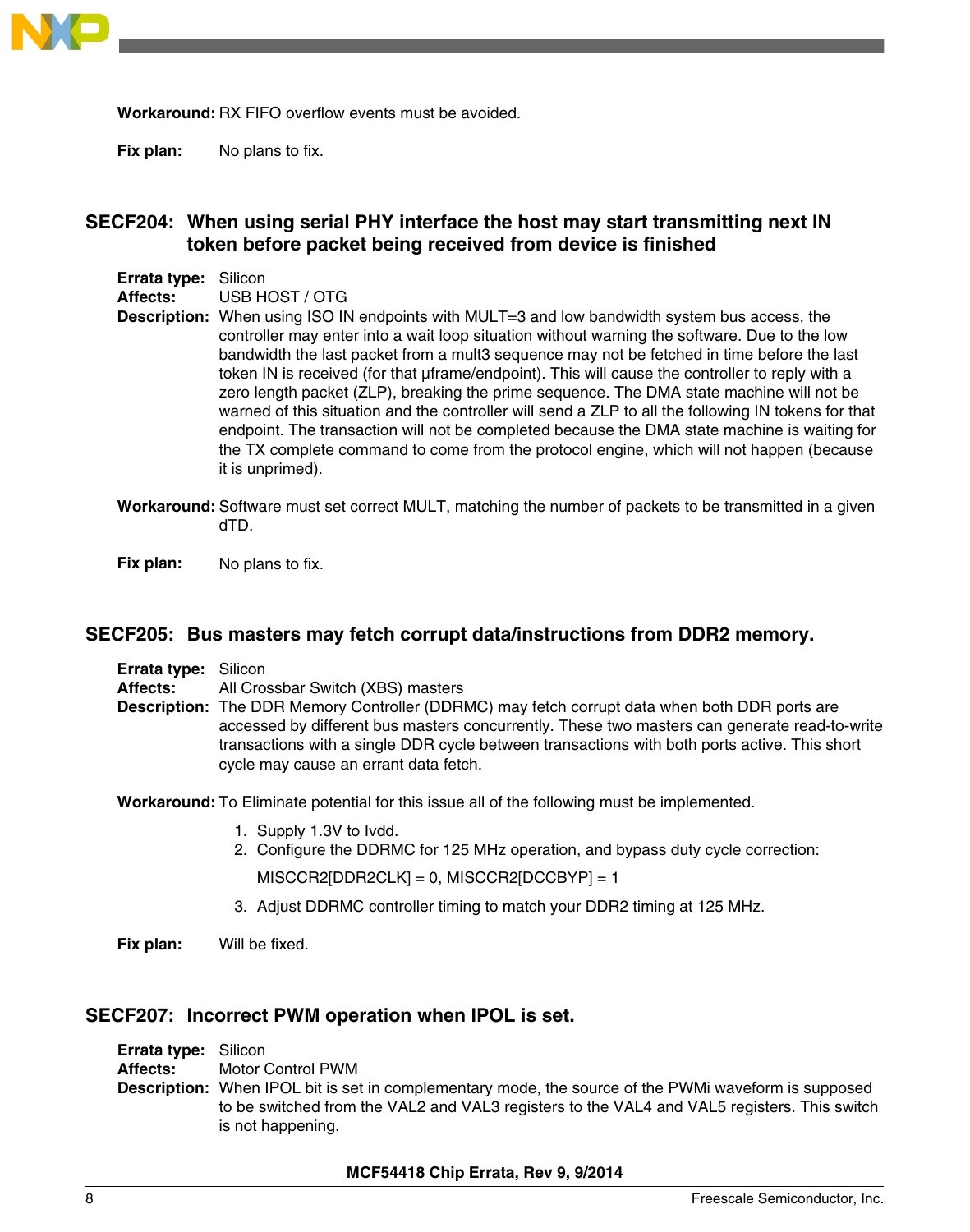<span id="page-8-0"></span>

**Workaround:** Instead of setting IPOL bt, the application can swap the VAL2/3 values with the VAL4/5 values.

**Fix plan:** No plans to fix.

# **SECF208: Incorrect PWM operation when mixing DMA and non-DMA controlled channels**

**Errata type:** Silicon

**Affects:** Motor Control PWM

- **Description:** When some submodules use DMA to load their VALx registers and other submodules use non-DMA means that means direct writes from the CPU, the LDOK bits for the non-DMA submodules can be incorrectly cleared at the completion of the DMA controlled load cycle. This leads to the non-DMA channels not being properly updated. Submodules that use DMA to read the input capture registers do not cause a problem for non- DMA submodules.
- **Workaround:** Set the DMA enable bit to 1 also for non-DMA submodules, according to this the DMA will not incorrectly clear the LDOK bit for non-DMA submodules but they will be set to 1 at the end of each DMA cycle. When the CPU has to update the VALx registers of non-DMA submodules, first clear LDOK bit for non-DMA submodules.

**Fix plan:** No plans to fix.

#### **SECF209: PWM signals are improperly synced when using Master Sync**

- **Affects:** Motor Control PWM
- **Description:** If Master Sync signal , originated as the Local Sync from sub-module 0, is selected as the counter initialization signal for submodules 1-2-3 (slaves), with a prescaler PRSC less than 0x2 on PWM clock, the slave sub-module PWM outputs are delayed approx 2 IP clock against submodule0.

For PRSC > 0x1 the delay on slave submodules disappears.

**Workaround:** If Master Sync signal is requested, use a prescaler value PRSC >=0x2 to synchronize PWM outputs of sub-module 0 to slave submodules PWM outputs, or don't use the sub-module 0 channel A and B.

**Fix plan:** No plans to fix.

#### **SECF210: ADMA fails when data length in the last descriptor is less or equal to 4 bytes**

| <b>Errata type: Silicon</b> |                                |
|-----------------------------|--------------------------------|
| Affects:                    | Secure Digital Host Controller |

- **Description:** A possible data corruption or incorrect bus transactions on the internal AHB bus, causing possible system corruption or a stall, can occur under the combination of the following conditions:
	- 1. ADMA2 or ADMA1 type descriptor
	- 2. TRANS descriptor with END flag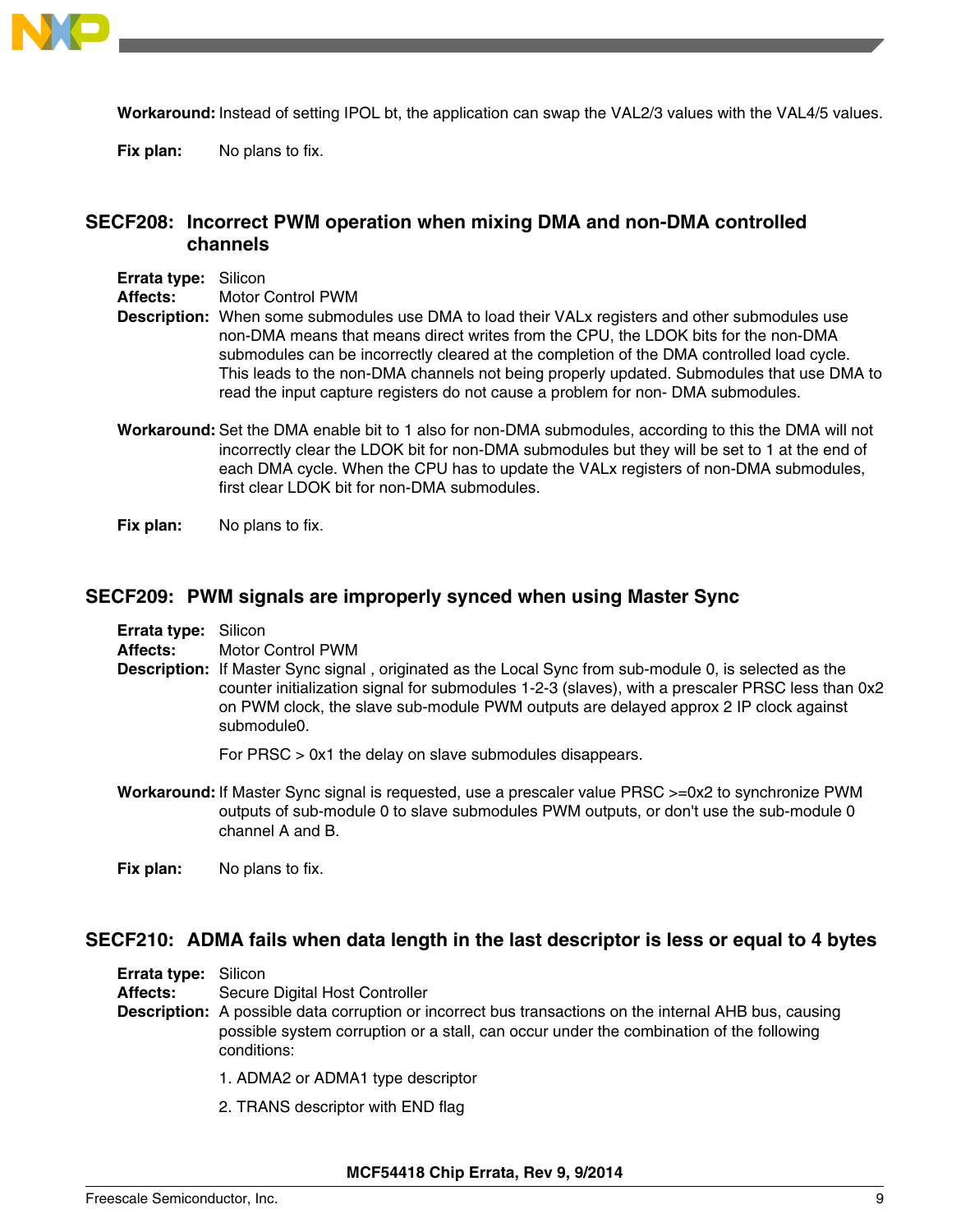<span id="page-9-0"></span>

3. Data length is less than or equal to 4 bytes (the length field of the corresponding descriptor is set to 1, 2, 3, or 4) and the ADMA transfers one 32-bit word on the bus

- 4. Block Count Enable mode
- **Workaround:** The software should avoid setting ADMA type last descriptor (TRANS descriptor with END flag) to data length less than or equal to 4 bytes. In ADMA1 mode, if needed, a last NOP descriptor can be appended to the descriptors list. In ADMA2 mode this workaround is not feasible due to SECF216.

**Fix plan:** No plans to fix.

### **SECF211: ADMA transfer error when the block size is not a multiple of four**

**Errata type:** Silicon

**Affects:** Secure Digital Host Controller

**Description:** Issue in eSDHC ADMA mode operation. The eSDHC read transfer is not completed when block size is not a multiple of 4 in transfer mode ADMA1 or ADMA2. The eSDHC DMA controller is stuck waiting for the IRQSTAT[TC] bit in the interrupt status register.

The following examples trigger this issue:

- 1. Working with an SD card while setting ADMA1 mode in the eSDHC
- 2. Performing partial block read
- 3. Writing one block of length 0x200

4. Reading two blocks of length 0x22 each. Reading from the address where the write operation is performed. Start address is 0x512 aligned. Watermark is set as one word during read. This read is performed using only one ADMA1 descriptor in which the total size of the transfer is programmed as 0x44 (2 blocks of 0x22).

**Workaround:** When the ADMA1 or ADMA2 mode is used and the block size is not a multiple of 4, the block size should be rounded to the next multiple of 4 bytes via software. In case of write, the software should add the corresponding number of bytes at each block end, before the write is initialized. In case of read, the software should remove the dummy bytes after the read is completed.

> For example, if the original block length is 22 bytes, and there are several blocks to transfer, the software should set the block size to 24. The following data is written/stored in the external memory:

- 4 Bytes valid data
- 4 Bytes valid data
- 4 Bytes valid data
- 4 Bytes valid data
- 4 Bytes valid data
- 2 Bytes valid data + 2 Byte dummy data
- 4 Bytes valid data
- 4 Bytes valid data
- 4 Bytes valid data
- 4 Bytes valid data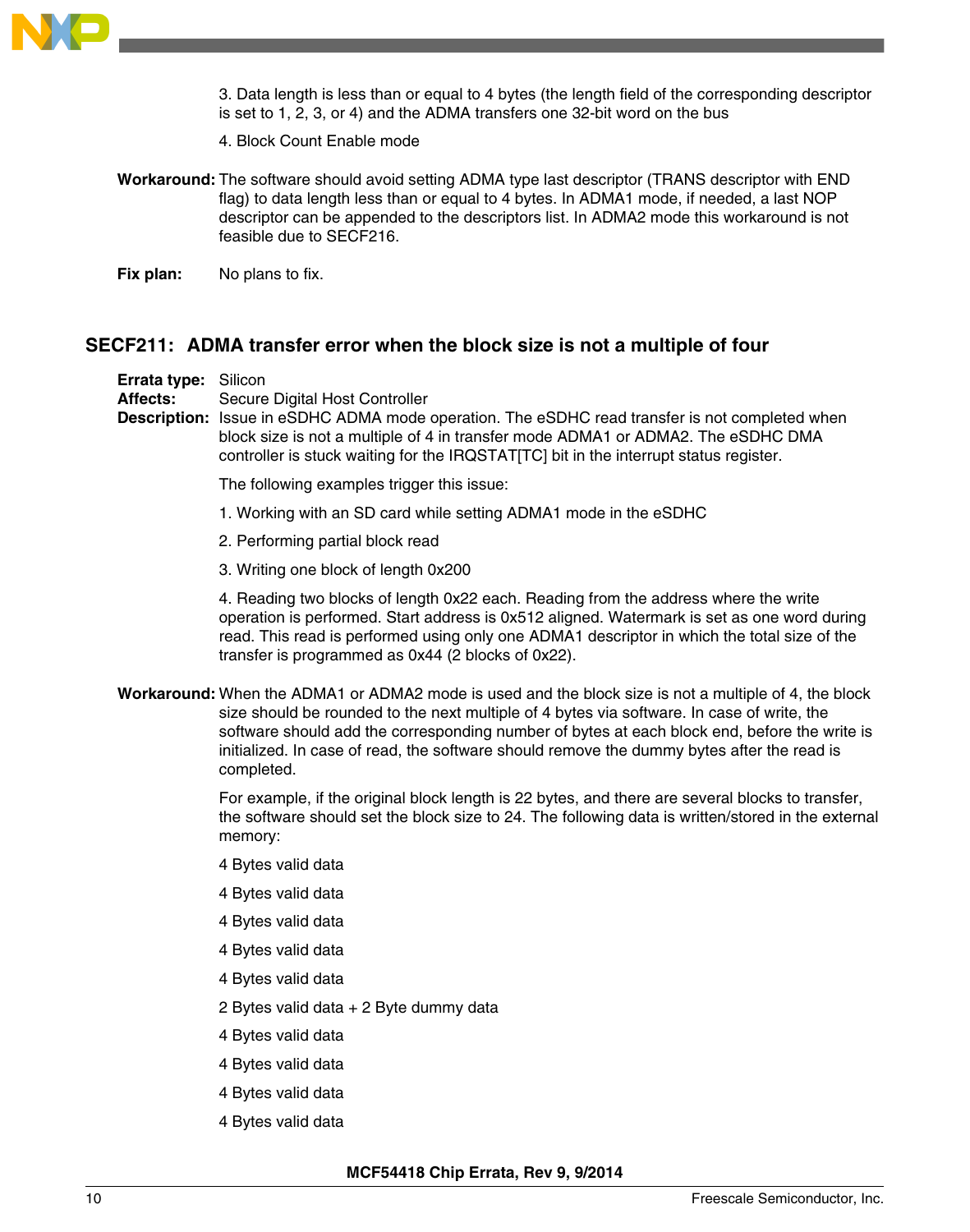<span id="page-10-0"></span>

4 Bytes valid data

2 Bytes valid data + 2 Byte dummy data

In this example, 48 (24 x 2) bytes are transferred instead of 44 bytes. The software should remove the dummy data

**Fix plan:** No plans to fix.

## **SECF212: AutoCMD12 and R1b polling problem**

**Errata type:** Silicon

**Affects:** SDHC

**Description:** Occurs when a pending command which issues busy is completed. For a command with R1b response, the proper software sequence is to poll the DLA for R1b commands to determine busy state completion. The DLA polling is not working properly for the ESDHC module and thus the DLA bit in PRSSTAT register cannot be polled to wait for busy state completion. This is relevant for all eSDHC ports (eSDHC1-4 ports).

**Workaround:** Poll bit 24 in PRSSTAT register (DLSL[0] bit) to check that wait busy state is over.

**Fix plan:** No plans to fix.

#### **SECF213: : SDHC: Does not support Infinite Block Transfer Mode**

**Errata type:** Silicon

**Affects:** Secure Digital Host Controller

**Description:** The eSDHC does not support infinite data transfers, if the Block Count register is set to one, even when block count enable is not set.

**Workaround:** The following software workaround can be used instead of the infinite block mode:

1. Set BCEN bit to one and enable block count

2. Set the BLKCNT to the maximum value in Block Attributes Register (BLKATTR) (0xFFFFfor 65535 blocks)

**Fix plan:** No plans to fix.

# **SECF214: Erroneous CMD CRC error and CMD Index error may occur on sending new CMD during data transfer**

## **Errata type:** Silicon

**Affects:** Secure Digital Host Controller

**Description:** When sending new, non data CMD during data transfer between the eSDHC and EMMC card, the module may return an erroneous CMD CRC error and CMD Index error. This occurs when the CMD response has arrived at the moment the FIFO clock is stopped. The following bits after the start bit of the response are wrongly interpreted as index, generating the CRC and Index errors. The data transfer itself is not impacted. The rate of occurrence of the issue is very small, as there is a need for the following combination of conditions to occur at the same cycle:

• The FIFO clock is stopped due to FIFO full or FIFO empty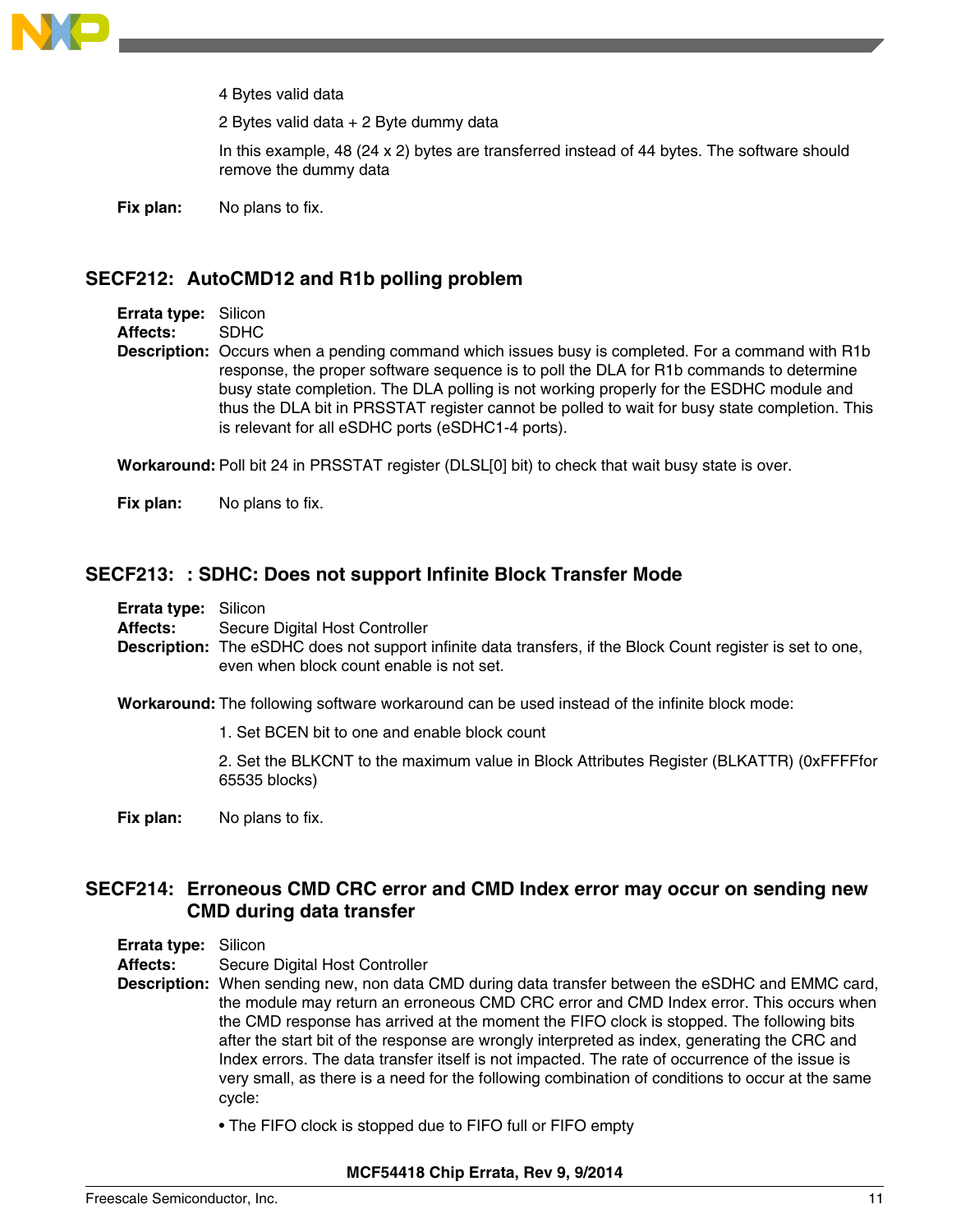<span id="page-11-0"></span>

- The CMD response start bit is received
- **Workaround:** The recommendation is to not set FIFO watermark level to a too small value in order to reduce frequency of clock pauses.

The problem is identified by receiving the CMD CRC error and CMD Index error. Once this issue occurs, one can send the same CMD again until operation is successful.

**Fix plan:** No plans to fix.

### **SECF215: Glitch is generated on card clock with software reset or clock divider change**

**Errata type:** Silicon

**Affects:** Secure Digital Host Controller

- **Description:** A glitch may occur on the SDHC card clock when the software sets the RSTA bit (software reset) in the system control register. It can also be generated by setting the clock divider value. The glitch produced can cause the external card to switch to an unknown state. The occurrence is not deterministic.
- **Workaround:** A simple workaround is to disable the SD card clock before the software reset, and enable it when the module resumes the normal operation. The Host and the SD card are in a masterslave relationship. The Host provides clock and control transfer across the interface. Therefore, any existing operation is discarded when the Host controller is reset.

The recommended flow is as follows:

- 1. Software disable bit[3], SDCLKEN, of the System Control Register
- 2. Trigger software reset and/or set clock divider
- 3. Check bit[3], SDSTB, of the Present State Register for stable clock
- 4. Enable bit[3], SDCLKEN, of the System Control Register.

Using the above method, the eSDHC cannot send command or transfer data when there is a glitch in the clock line, and the glitch does not cause any issue.

**Fix plan:** No plans to fix.

#### **SECF216: Problem when ADMA2 last descriptor is LINK or NOP**

**Errata type:** Silicon

**Affects:** Secure Digital Host Controller

**Description:** ADMA2 mode in the eSDHC is used for transfers to/from the SD card. There are three types of ADMA2 descriptors: TRANS, LINK or NOP. The eSDHC has a problem when the last descriptor (which has the End bit '1') is a LINK descriptor or a NOP descriptor.

> In this case, the eSDHC completes the transfers associated with this descriptor set, whereas it does not even start the transfers associated with the new data command. For example, if a WRITE transfer operation is performed on the card using ADMA2, and the last descriptor of the WRITE descriptor set is a LINK descriptor, then the WRITE is successfully finished. Now, if a READ transfer is programmed from the SD card using ADMA2, then this transfer does not go through.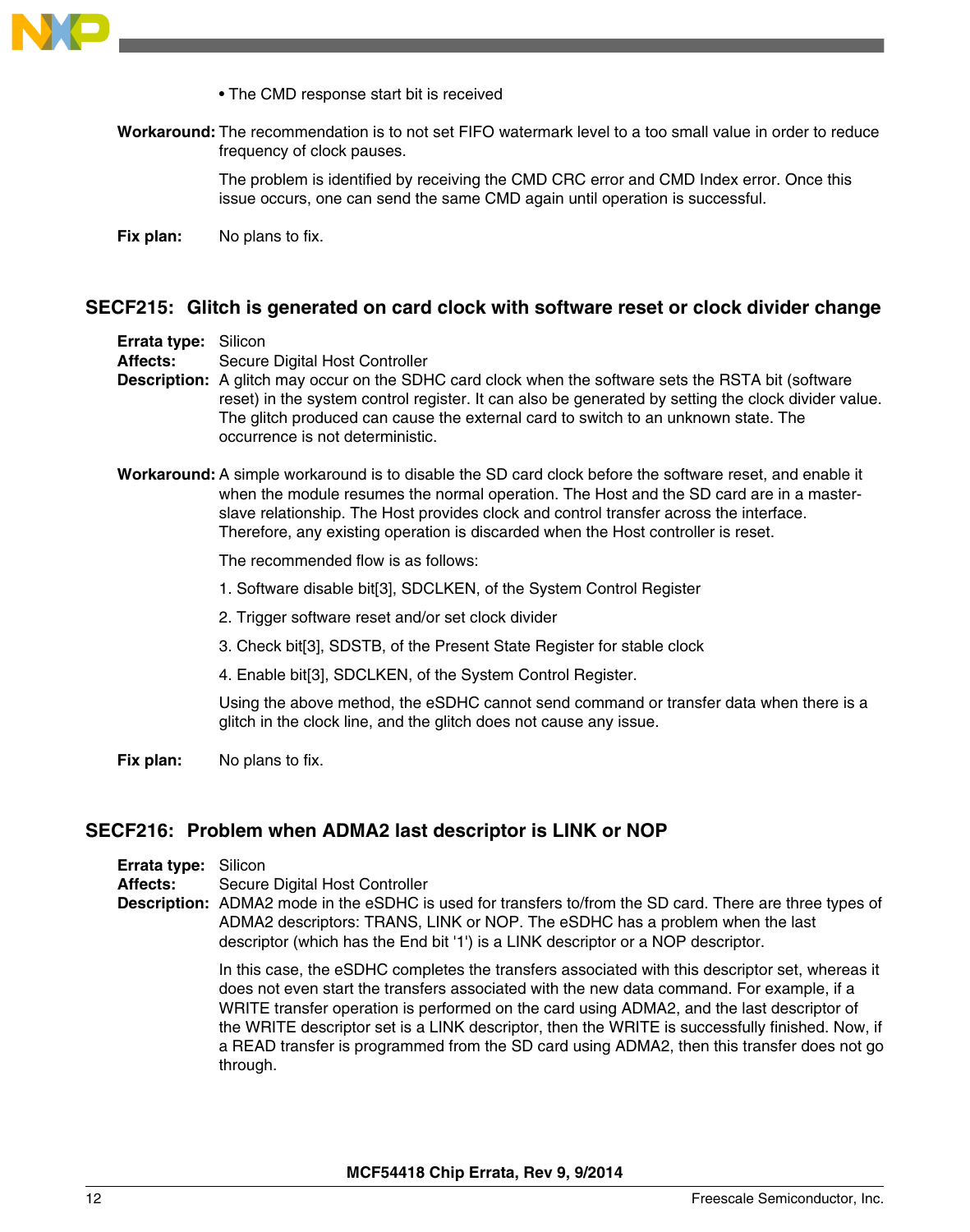<span id="page-12-0"></span>

**Workaround:** Software workaround is to always program TRANS descriptor as the last descriptor.

**Fix plan:** No plans to fix.

## **SECF217: Software can not clear DMA interrupt status bit after read operation**

| <b>Errata type: Silicon</b> |                                                                                                                                                                                                                                                                |
|-----------------------------|----------------------------------------------------------------------------------------------------------------------------------------------------------------------------------------------------------------------------------------------------------------|
| <b>Affects:</b>             | Secure Digital Host Controller                                                                                                                                                                                                                                 |
|                             | Description: After DMA read operation, if the SDHC System Clock is automatically gated off, the DINT<br>status cannot be cleared by software.                                                                                                                  |
|                             | Workaround: Set HCKEN bit before starting DMA read operation, to disable SDHC System Clock auto-<br>gating feature; after the DINT and TC bit received when read operation is done, clear HCKEN<br>bit to re-enable the SDHC System Clock auto-gating feature. |

**Fix plan:** No plans to fix.

## **SECF218: Misses SDIO interrupt when CINT is disabled**

| Errata type: |  | Silicon |
|--------------|--|---------|
|--------------|--|---------|

**Affects:** Secure Digital Host Controller

**Description:** An issue is identified when interfacing the SDIO card. There is a case where an SDIO interrupt from the card is not recognized by the hardware, resulting in a hang.

> If the SDIO card lowers the DAT1 line (which indicates an interrupt) when the SDIO interrupt is disabled in the eSDHC registers (that is, CINTEN bits in IRQSTATEN and IRQSIGEN are set to zero), then, after the SDIO interrupt is enabled (by setting the CINTEN bits in IRQSTATEN and IRQSIGEN registers), the eSDHC does not sense that the DAT1 line is low. Therefore, it fails to set the CINT interrupt in IRQSTAT even if DAT1 is low. Generally, CINTEN bit is disabled in interrupt service.

The SDIO interrupt service steps are as follows:

1. Clear CINTEN bit in IRQSTATEN and IRQSIGEN.

2. Reset the interrupt factors in the SDIO card and write 1 to clear the CINT interrupt in IRQSTAT.

3. Re-enable CINTEN bit in IRQSTATEN and IRQSIGEN.

If a new SDIO interrupt from the card occurs between step 2 and step 3, the eSDHC skips it

**Workaround:** The workaround interrupt service steps are as follows:

- 1. Clear CINTEN bit in IRQSTATEN and IRQSIGEN.
- 2. Reset the interrupt factors in the SDIO card and write 1 to clear CINT interrupt in IRQSTAT.

3. Clear and then set D3CD bit in the PROCTL register. Clearing D3CD bit sets the reverse signal of DAT1 to low, even if DAT1 is low. After D3CD bit is re-enabled, the eSDHC can catch the posedge of the reversed DAT1 signal, if the DAT1 line is still low.

4. Re-enable CINTEN bit in IRQSTATEN and IRQSIGEN.

**Fix plan:** No plans to fix.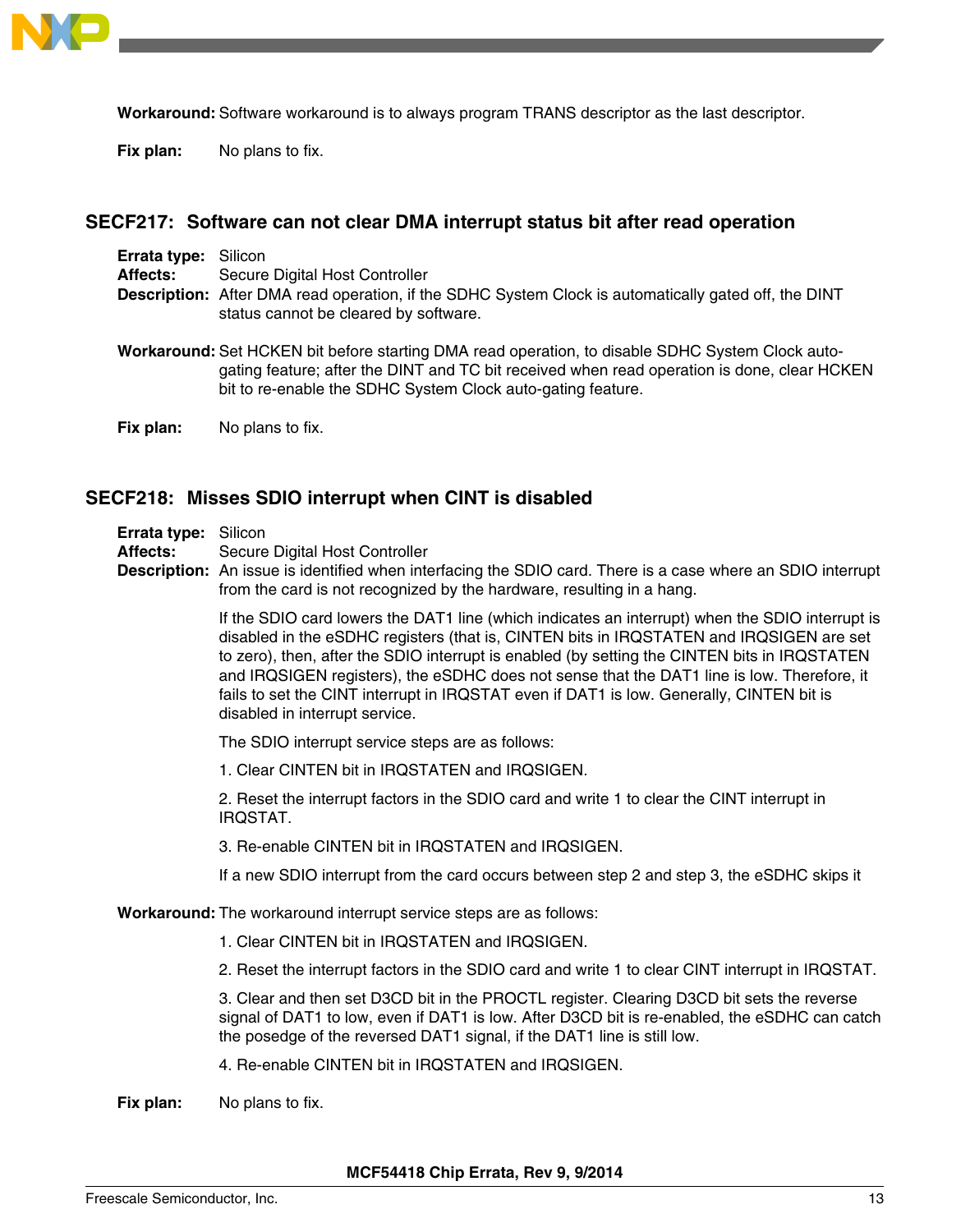<span id="page-13-0"></span>

# **SECF221: TDO slow slew rate**

**Errata type:** Silicon<br>**Affects:** JTAG Affects: **Description:** When the EXTEST instruction is executed, a different, slower slew rate is used for the TDO pin.

**Workaround:**Limit JTAG TCLK operation to 3 MHz.

Fix plan: Currently, there are no plans to fix this.